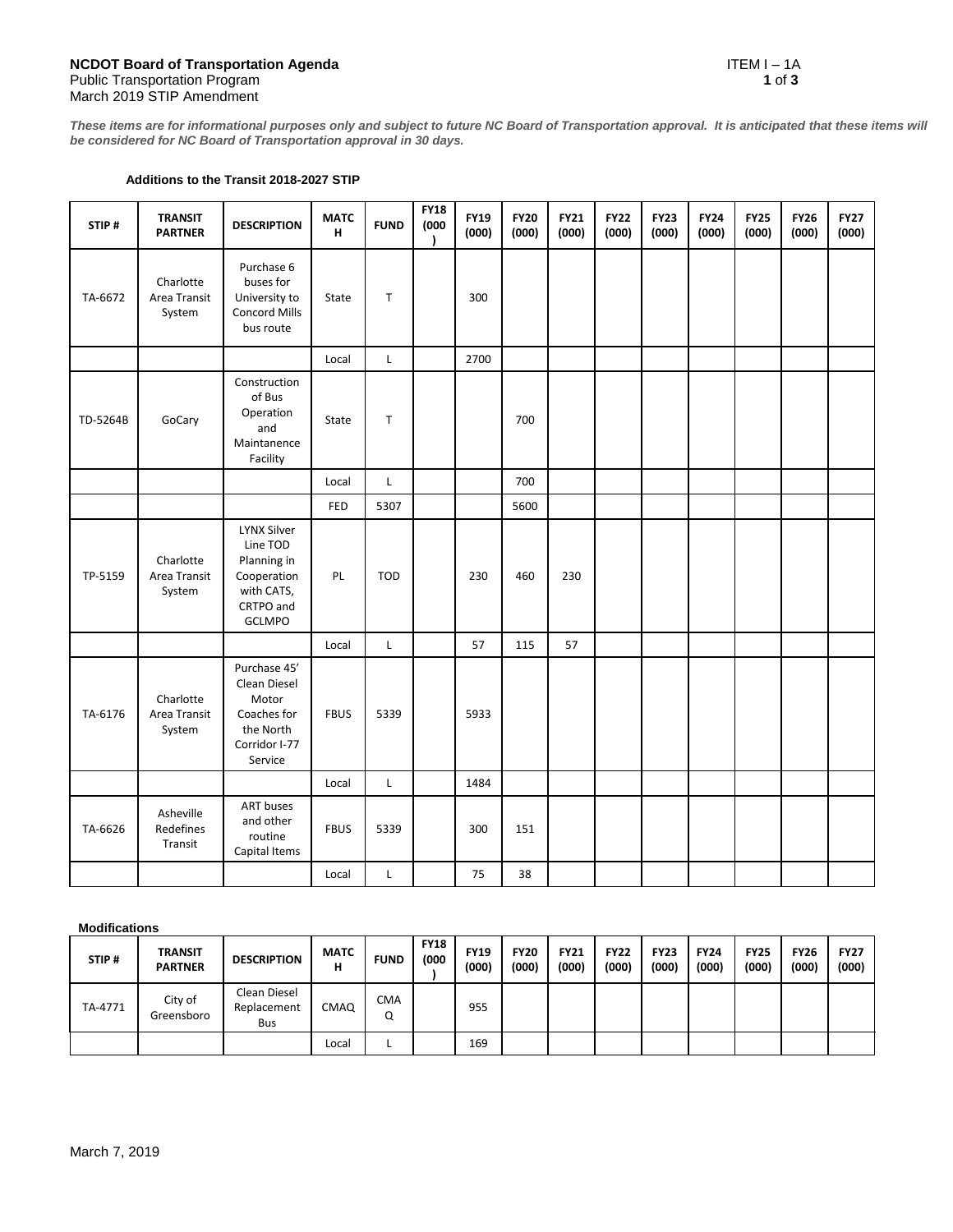## **NCDOT Board of Transportation Agenda** ITEM I – 1A Public Transportation Program **2** of **3** March 2019 STIP Amendment

*These items are for informational purposes only and subject to future NC Board of Transportation approval. It is anticipated that these items will be considered for NC Board of Transportation approval in 30 days.*

| TO-6154 | Mountain<br>Mobility<br>Buncombe<br>County       | Buncombe<br>County<br>Mountain<br>Mobility<br>Transit<br>Operating<br>Assistance               | <b>FUZ</b>  | 5307        |    | 90    | 239  | 250  | 250  | 250  | 262  |      |      |      |
|---------|--------------------------------------------------|------------------------------------------------------------------------------------------------|-------------|-------------|----|-------|------|------|------|------|------|------|------|------|
|         |                                                  |                                                                                                | Local       | L           |    | 90    | 239  | 250  | 250  | 250  | 262  |      |      |      |
| TA-6690 | Piedmont<br>Authority for<br>Regional<br>Transit | Replacement<br>Vehicles                                                                        | <b>FBUS</b> | 5339        | 43 | 54    | 43   | 43   | 43   |      |      |      |      |      |
|         |                                                  |                                                                                                | Local       | $\mathsf L$ | 11 | 14    | 11   | 11   | 11   |      |      |      |      |      |
| TA-6701 | Mountain<br>Mobility<br>Buncombe<br>County       | Buncombe<br>County<br>Mountain<br>Mobility<br>Transit<br>Capital<br>Replacement<br>Vehicles    | <b>FUZ</b>  | 5307        |    |       | 55   | 184  | 95   |      | 100  |      |      |      |
|         |                                                  |                                                                                                | Local       | $\mathsf L$ |    |       | 14   | 46   | 24   |      | 26   |      |      |      |
| TO-6154 | Mountain<br>Mobility<br>Buncombe<br>County       | Buncombe<br>County<br>Mountain<br>Mobility<br>Transit<br>Operating<br>Assistance               | <b>FUZ</b>  | 5307        |    | 90    | 239  | 250  | 250  | 250  | 261  |      |      |      |
|         |                                                  |                                                                                                | Local       | $\mathsf L$ |    | 90    | 239  | 250  | 250  | 250  | 262  |      |      |      |
| TD-5283 | <b>High Point</b><br>Transit                     | Building<br>Facility<br>Renovations<br>and upgrade<br>to Para<br>Transit<br>Administratio<br>n | State       | $\mathsf T$ |    | 338   |      |      |      |      |      |      |      |      |
|         |                                                  |                                                                                                | Local       | L           |    | 38    |      |      |      |      |      |      |      |      |
| TD-5284 | Triangle<br>Transit<br>Authority                 | Transit<br>Center<br>Transfer<br>Station<br>Construction<br>at UNC<br>Hospital                 | <b>FUZ</b>  | 5307        |    |       |      |      |      |      | 288  |      |      |      |
|         |                                                  |                                                                                                | State       | $\sf T$     |    |       |      |      |      |      | 36   |      |      |      |
|         |                                                  |                                                                                                | Local       | L           |    |       |      |      |      |      | 36   |      |      |      |
|         |                                                  |                                                                                                |             |             |    |       |      |      |      |      |      |      |      |      |
| TA-6665 | NCDOT-PTD                                        | 5311 Capital                                                                                   | <b>FNU</b>  | 5311        |    | 14487 | 5468 | 5469 | 5470 | 5471 | 5490 | 5490 | 5491 | 5491 |
|         |                                                  |                                                                                                | Local       | L           |    | 1445  | 684  | 684  | 684  | 685  | 687  | 687  | 687  | 687  |
|         |                                                  |                                                                                                | State       | State       |    | 1444  | 684  | 684  | 684  | 685  | 687  | 687  | 687  | 687  |